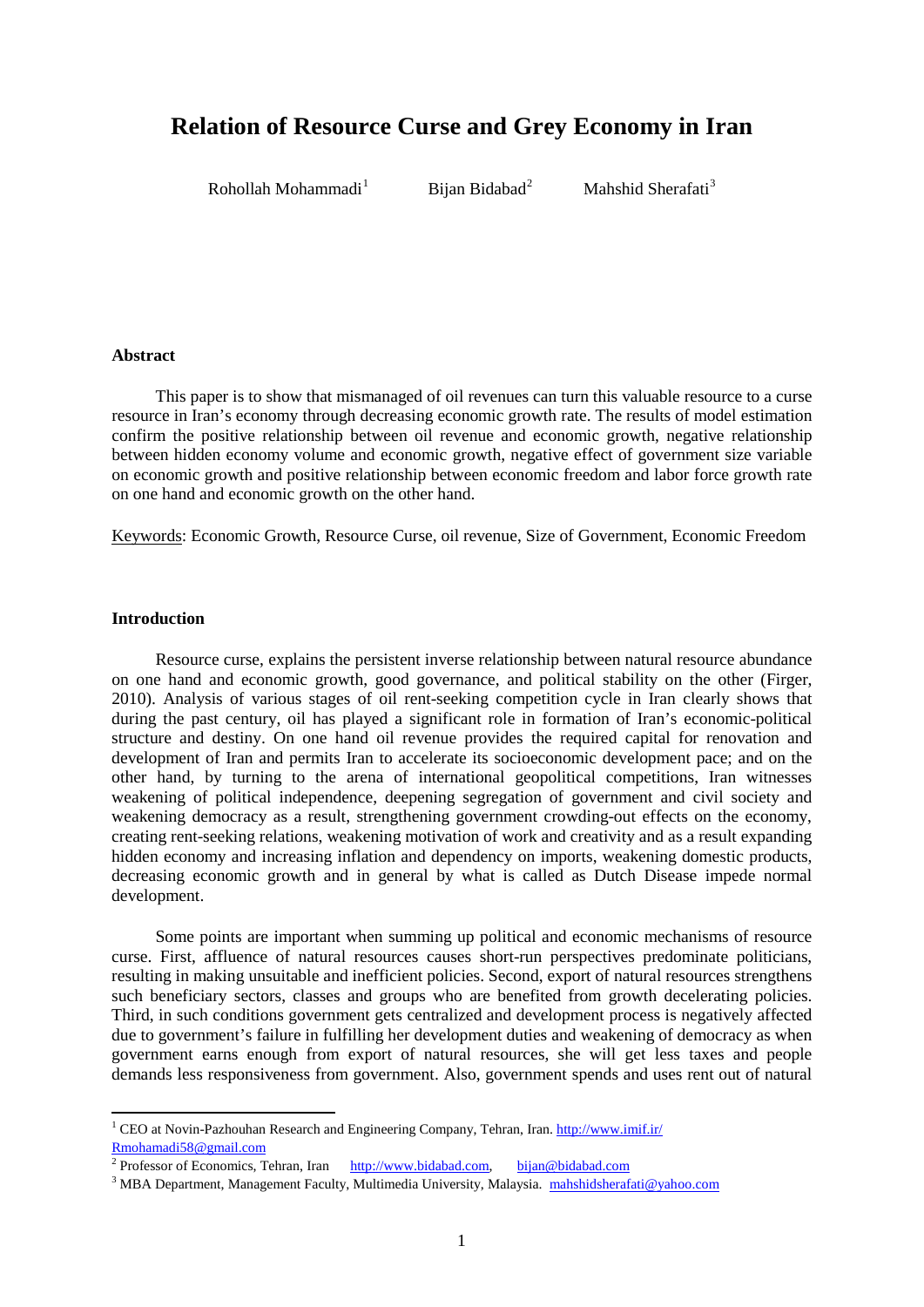resources to deepen her mandate and prevents pressures of the people for democracy and formation of social groups. Fourth, in exporting natural resources countries, government is not so concerned with quality of education. Fifth, regarding to the importance and role of institutions in economic development it has been shown that rent of natural resources has negative effects on ability of institutions for encountering the initiated shocks from fluctuations in resources prices (Isham et al, 2003).

Although Iran is a forerunner in devising development plans, but neither the academic centers nor government have devised methodological studies within acceptable theoretical framework to show how oil revenue may generate vicious cycles in the economy and society. Regard undeniable importance of oil in Iran's economy and the fact that Iran has experienced oil-oriented development in 1970s, repetition of unpleasant oil-oriented effects is due to mismanagement. This paper shows that mismanaged oil revenues can turn this valuable resource into a curse resource in Iran's economy through decreasing economic growth rate due to increase of hidden economy and enlargement of government.

## **Literature Review**

Various studies have been done on the subject matter of this paper in Iran and other countries. Garmaroudi (1998) used regression analysis for application of monetary method to estimate the volume of underground economy in Iran. He used note and currency to liquidity ratio as a suitable monetary index and in estimating the regression equation he attempted not only to estimate the volume of underground economy, but also its components. He covers Iran's economic changes during 1971-1995 and calculated the volume of underground economy. According to his findings, on average, size of Iran's underground economy in the cited period was equal to 23% of the legal economy.

Ashrafzadeh and Mehregan (1999) used the same method to estimate the volume of Iran's underground economy during 1969-1995. They used regression to estimate the volume of illegal imports and exports during the period. The mean of the time series of the estimated underground economy is reported as 12% of legal economy.

Arab Mazar Yazdi (2001) studied the trend of black economy in Iran during the past three decades in three time intervals of 1968-1978, 1978-1979 and 1989-1988. Multiple indices were used to measure black economy. The results showed that changes in per capita income and openness of the economy play significant roles in the size of black economy in Iran, though from theoretical point of view, direction of effectiveness of the variables is not clear. The estimated results show high positive significant relations of the two cited variables on the size of hidden and illegal products.

Azarmand (2007) used Tanzi method to estimate cash demand for estimating the size and trend of changes in hidden economy and tax evasion in Iran. On the basis of the results, the mean of hidden economy to GNP during the First, Second and Third 5-years Development Plans were 14.7%, 14.4% and 14.9% respectively. The correlation between the size of hidden economy and government's budget deficiency was estimated about 94%. The amount of tax evasion, based on this estimation, amounted to 23 thousand billion Rials in 2005.

Esfandiari and Jamalmanesh (2002) analyzed underground economy and its effect on national economy using money demand regression. On the basis of the results, increase of some limitations such as commercial limitations will increase underground economy. Commercial liberation or decrease of other legal limitations without preparing necessary social, economic and cultural backgrounds do not decrease illegal trade and other illegal activities; and even can pave the way for their growths in absence of an efficient and capable government.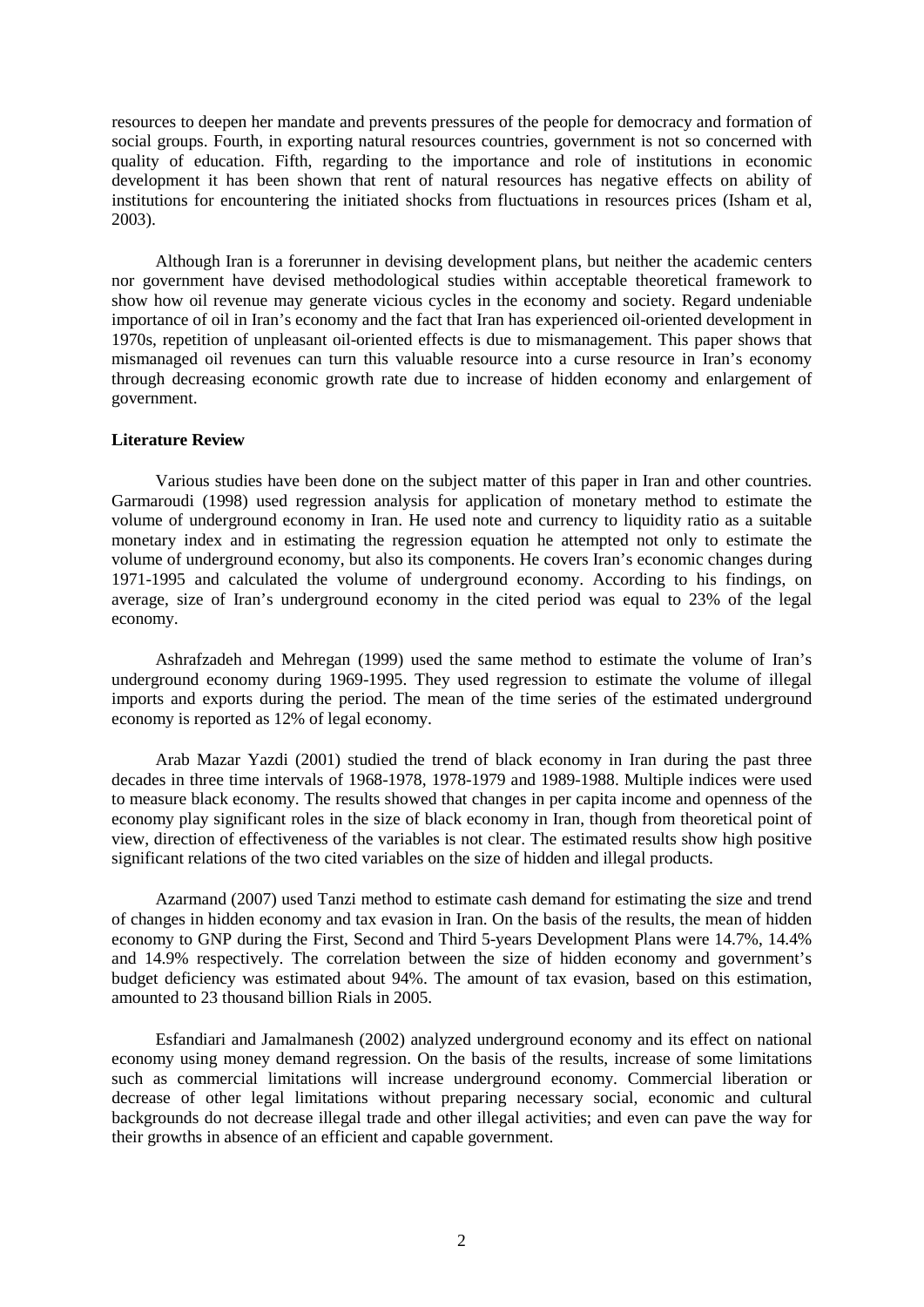Damania and Bulte (2003) concentrated the relationship between resource curse and democracy, but the relationship between resources poverty and economic growth has been also been studied. Moreover, this study also deals with non-governmental aspects that determine regulations and limitations over the economy. All in all, this research provides a socioeconomic model emphasizing on mutual effects of the two. Existence of political competition is found to be very important in maintaining resources and social welfare. When political competition is missing not only natural resources are destroyed, but also social welfare deteriorates. One of the most important aspects studied in this paper is the role of degrees of democracy versus dictatorship on other factors.

Hafmester and Roldos (1997) compared trade cycles in Latin America and Asia using a structural VAR model. The results show that the main source of production fluctuations, even in the short-run, is the impulses of supply side such as productivity (structural reforms) and manpower supply.

Bjornland (2000) analyzes the effects of oil price, supply and demand impulses on GDP and unemployment in Germany, England, Norway and USA. The results show that in all countries except Norway, oil price shock negatively affects short run production. In Germany, England and USA oil price shock in 1973-1974 played a significant role in depression in mid 1970s but the depression experienced in the beginning of 1980s were mostly due to supply and demand shocks in these countries. Demand (temporal) shocks were more important in explaining short-run production fluctuations in USA, England and Norway but after two to three years supply (permanent) shocks played the main role in production fluctuations. In Germany supply shocks played the main role in production fluctuations in all time spans.

## **Methodology**

To find the causes and analyzing the relationship between increase of oil revenue and black economy growth and finally decrease of economic growth we used correlational and descriptive approach. We try to interpret what the past trends are related to the existing conditions.

Collected data relates to the time span 1959-2009 from Economic Report and Balance Sheet of Central Bank of Iran for the variables of economic growth rate, governmental expenses, oil revenues and active population. For making sure the reliability of data, they were compared by the statistics of Asian Productivity Organization. Economic freedom index data was derived from Heritage Institute. This institute issues annual reports on economic freedom and in 2009 ranked different countries in terms of economic freedom in Wall Street Journal. This index is between 0 and 100, and 100 being the best status in terms of economic freedom. Hidden economy variable data were extracted from several studies done in Iran cited before. In most of these studies indirect methods have been used. Some of them supply some measures and data. Such researches have used exchange data, cash ratio, cash demand, latent variables, income gap, expenses data, fuzzy logic, etc. Direct method for estimation hidden economy variables needs special statistical data collection through polling, sampling, questionnaires, etc. which have not been done in Iran yet.

The data supplied by Strategic Researches Center was used to estimate the size and trend of changes in Iran's hidden economy. This organization used Tanzi method to estimate cash demand. In Tanzi method, change in cash demand is supposed to be due to changes in underground economy due to changes in tax and government regulations. Regarding the specifications of Iran's economy, using Tanzi method and suitable regression models, supposed values for money demand in no-tax-condition were estimated. Total cash circulating in hidden economy is the difference between supposed values and true values. Assuming that speeds of velocity of circulation of money in legal and hidden economies are equal, the size of hidden economy is estimated.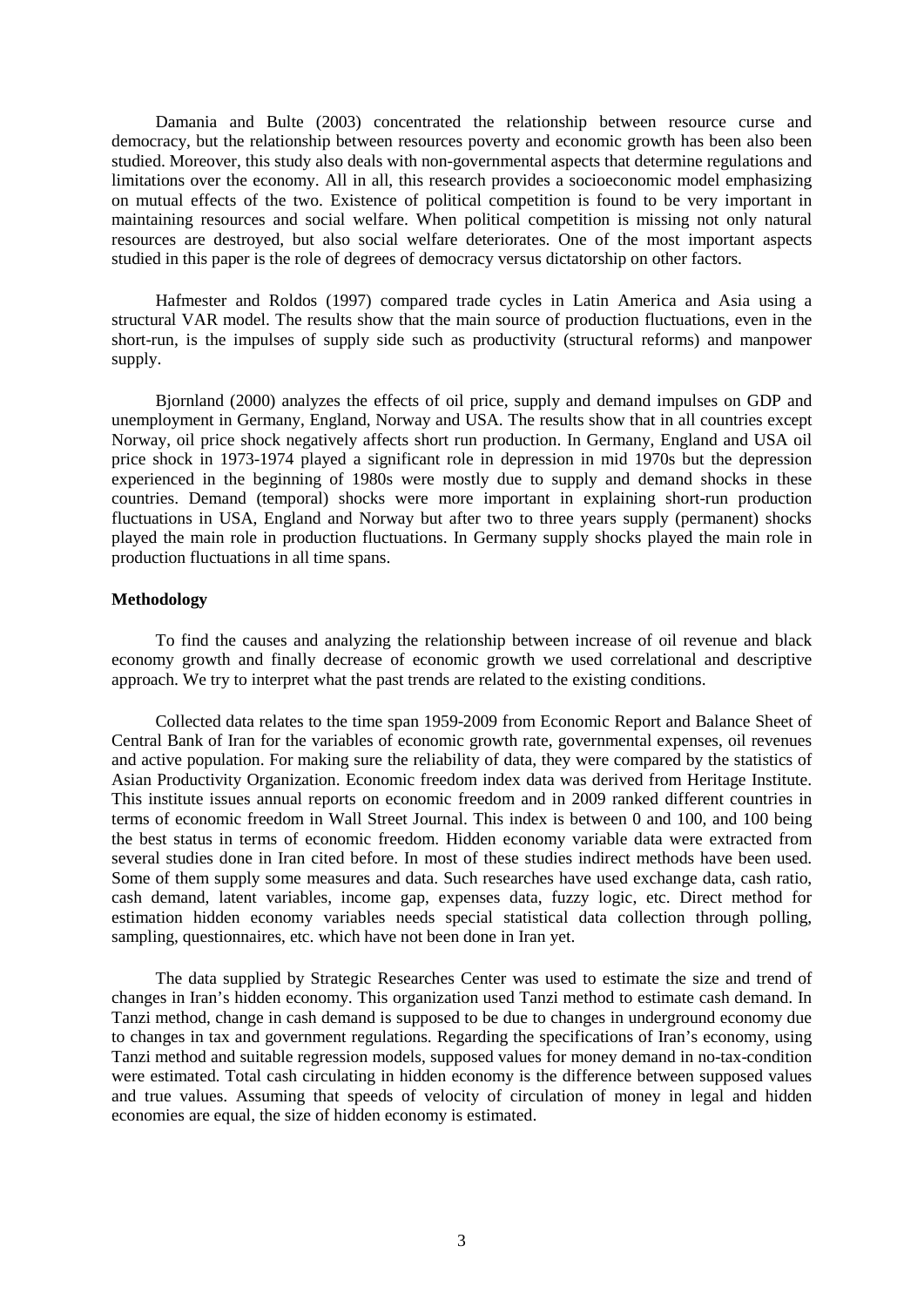## **Empirical Investigation**

First of all, stationary status of variables was studied. A time series variable is stationary when its mean, variance and covariance are independent from time factor. Dickey-Fuller Unit Root Test and autocorrelation function were used to study stationary status of variables.

ADF (Augmented Dickey-Fuller) statistic (t) is compared with Mackinnon Critical Values for Unit Root Test. If the t value is smaller than the critical value then the variable is stationary. The following table shows the results of unit root test for economic growth variable. Since the value (- 3.6890) is less than the critical value it can be concluded that the variable is stationary:

> Table (1). Stationary test for economic growth variable Null Hypothesis: G has a unit root Exogenous: Constant Lag Length: 0 (Automatic based on SIC, MAXLAG=8) t-Statistic Prob.\*

|                                        |              | 1.01       |        |
|----------------------------------------|--------------|------------|--------|
| Augmented Dickey-Fuller test statistic |              | $-3.68903$ | 0.0088 |
| Test critical values:                  | 1% level     | $-3.63941$ |        |
|                                        | 5% level     | $-2.95113$ |        |
|                                        | $10\%$ level | $-2.6143$  |        |
|                                        |              |            |        |

\*MacKinnon (1996) one-sided p-values.

The following table shows the summary of the results of Dickey-Fuller test for the model variables. Regarding to the results, economic growth, economic freedom and population growth rate are stationary and government size variable and oil revenue variables are stationary in first and second orders respectively.

| Variable   | Dickey-Fuller Statistic | Maximum Mackinnon Value | Result         |
|------------|-------------------------|-------------------------|----------------|
| <b>GOE</b> | $-3.6394$               | $-0.5953$               | Non-Stationary |
| D(GOE)     | $-3.6463$               | $-5.8434$               | Stationary     |
| EF         | $-3.6394$               | $-4.2314$               | Stationary     |
| <b>NOE</b> | $-3.6891$               | $-6.9624$               | Stationary     |
| ΟI         | $-3.6998$               | 3.4948                  | Non-Stationary |
| D(OI)      | $-3.7240$               | 2.9552                  | Non-Stationary |
| DD(OI)     | $-3.7114$               | $-3.8900$               | Stationary     |
| <b>GWP</b> | $-3.6394$               | $-4.2345$               | Stationary     |
|            |                         |                         |                |

Table (2): Dickey-Fuller Test of variables

Limi's Model (2007) was used from among the models on resource curse. In Limi's model the phenomenon of resource curse is studied using an economic growth model. Within the framework of ecological-economic theories, in this model, energy (here oil) is the main factor affecting production and capital is used as the main intermediate factor that needs energy. Limi uses the applied method of Mankiw, Romer, and Weil (1992); Barro and Sala-i-Martin, (1995); Barro (1997) to test the relationship between resource curse and the above variables. The model on the basis of which he commences his analysis is as follows:

$$
g = \alpha_{\circ} + \alpha_1 \theta + \alpha_2 M I N + \alpha_3 T R A + \alpha_4 N + \alpha_5 X
$$

Where:

G: Annual increase in GDP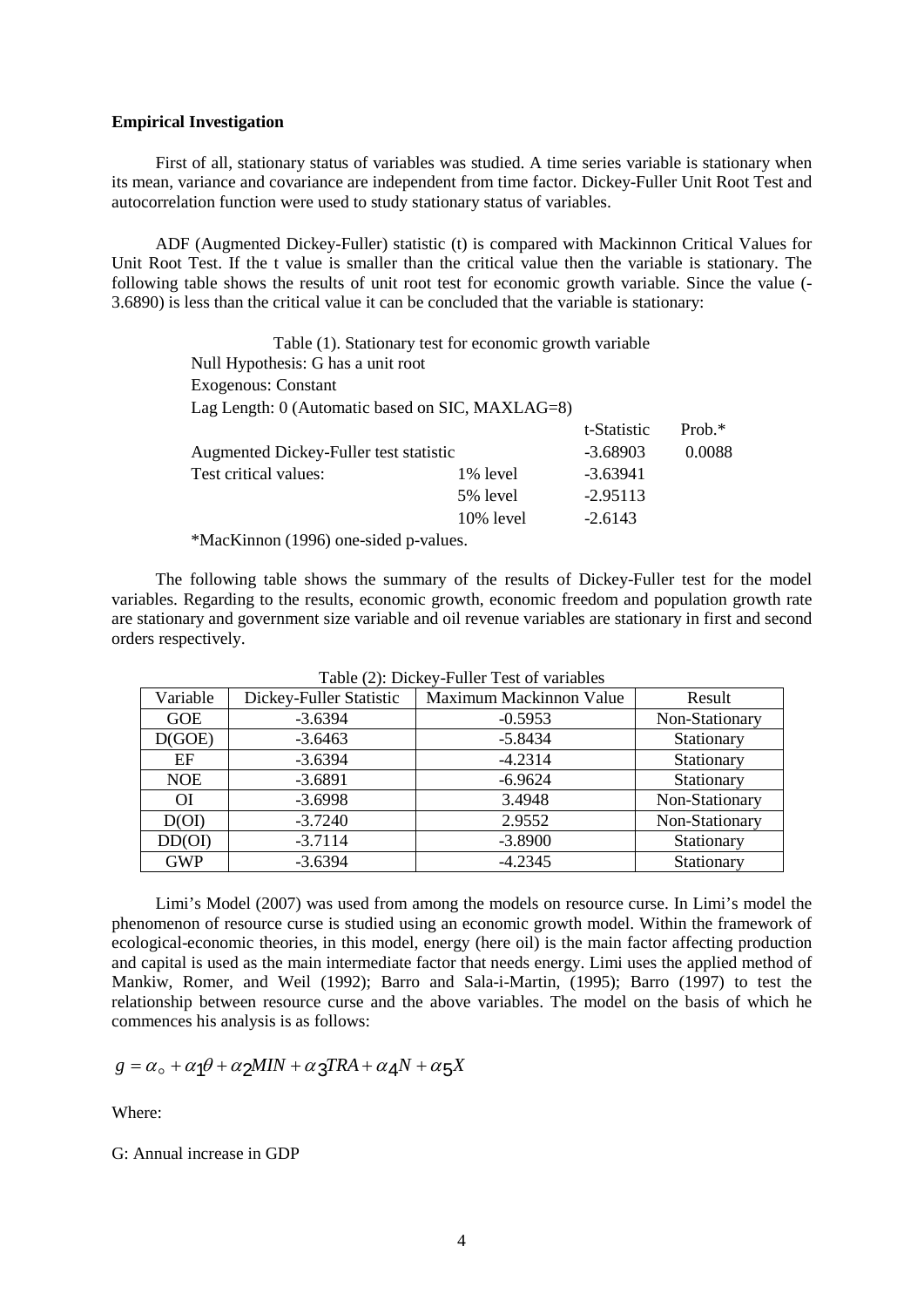$\theta$ : Volume of unofficial or out-of-law economy which, according to Kalinga's definition are those activities which are not included in GDP. For calculating the volume of the out-of-law economy he used the statistics of International Transparency Organization.

MIN: Income of natural resources which is an indicator of accessible resources.

TRA: Economic freedom index

N: Active population growth rate

X: Amount of government's supervision on the economy or the size of government. There are different indicators for government interference. Here the share of government expenditures in GNP has been used as an indicator for measuring government interference in the economy.

In this model economic growth is dependent variable and hidden economy, oil income, economy freedom degree, active population growth rate and the size of government are as dependent variables. Within the framework of Kalinga's resource curse model the following equation was specified and estimated for Iran economy.

 $G = \alpha + \alpha_1 . NOE + \alpha_2 . OI + \alpha_3 . EF + \alpha_4 . GWP + \alpha_5 . GOE + u$ 

G: Economic growth NOE: Hidden economy OI: Oil revenue EF: Economic Freedom GWP: Labor force growth rate GOE: Size of government u: Disturbance term

The model was estimated using ordinary least squares.  $R^2$  of the estimated model is about 64%. That is 64% of changes in economic growth can be explained by hidden economy, population growth rate, size of government, economic freedom and oil revenue. At level of significance of 95%, the F statistic of the model should be over 3.8. The F statistic of the model is 8.42 and the fitted model is totally significant. Durbin–Watson statistic is 1.91 and there is no serial correlation in error term.

 $G = 34.12 - 0.00076NOE + 0.0034OI + 0.0823EF + 0.0013GWP - 0.915GOE$ <br>(99.2) (-6.47) (18.59) (6.22) (10.94) (-2.67) F  $(18.59)$   $(6.22)$   $(10.94)$  $R^2=0.64$  F=8.41

Four hypotheses of were tested by the above equation:

- 1. Increase of oil revenue has a positive effect on economic growth by providing capital and intermediate equipment and materials needed in production.
- 2. Increase of hidden economy volume results in decrease of economic growth.
- 3. Increase of the size of government has a positive effect on economic growth.
- 4. Increase of active population has positive effect on economic growth.
- 5. Increase of active population has positive effect on economic growth.

Based on the results the first hypothesis on existence of a significant relationship between oil revenue and economic growth is confirmed. The t statistic of oil revenue variable is estimated 18.59 (more than 1.96); thus, at 95% level of significance there is a positive relationship between oil revenue and economic growth. In other words, one unit of increase in oil revenue causes an increase of 0.0034 units in economic growth. In other words, oil revenue is not a curse for Iran's economy.

The t-statistic of hidden economy volume was estimated -6.47; thus, at 95% significance level the relationship between hidden economy volume and economic growth and the second hypothesis is accepted. The hidden economy variable has negative effect on economic growth and one unit increase in hidden economy causes a decrease of 0.00076 units in economic growth.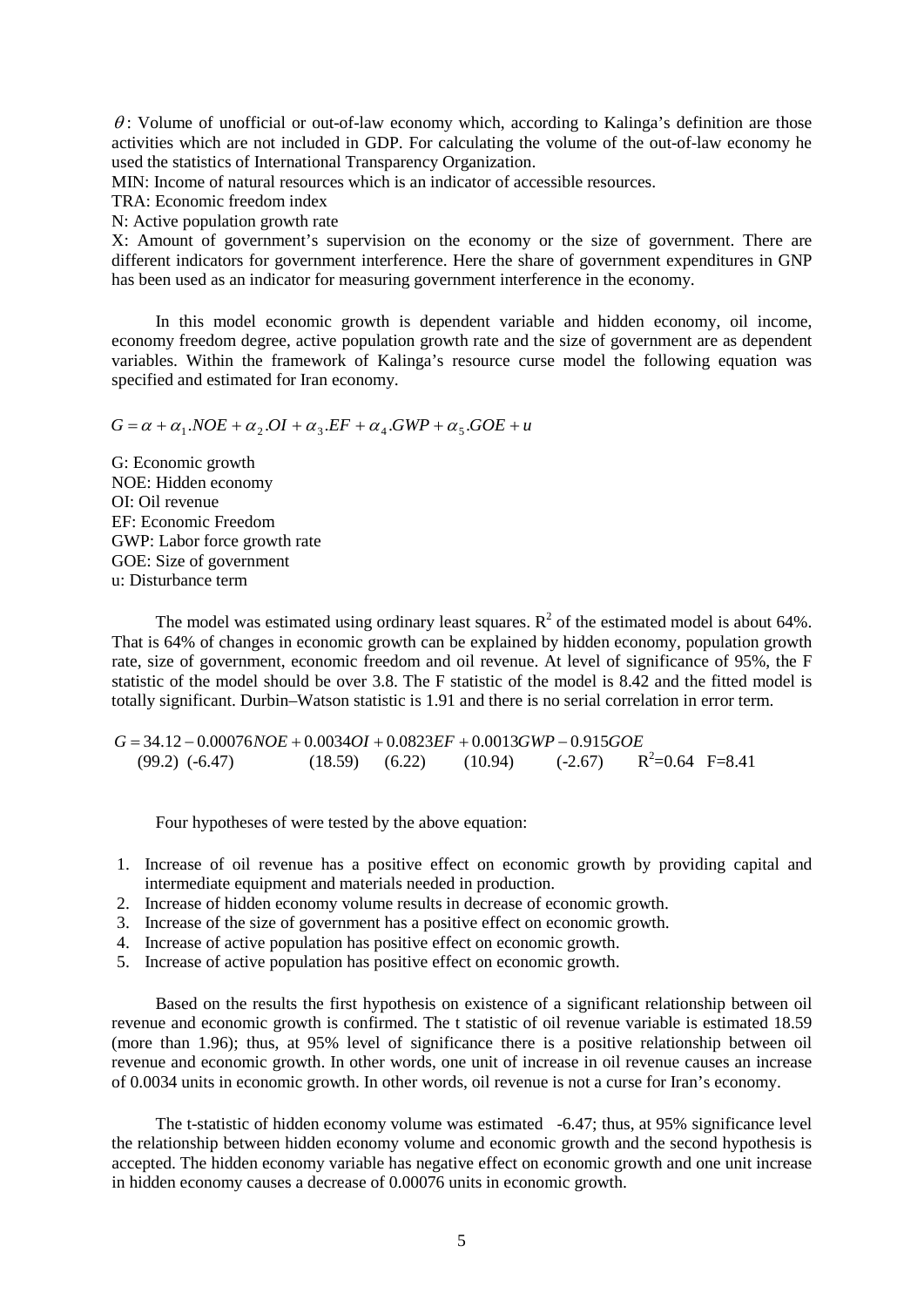On the basis of the third hypothesis, the expansion of the size of government has a negative effect on economic growth. The t statistic of government size variable is estimated to -2.67. Therefore, at 95% significance level there is a relationship between size of government and economic growth. Also, the results show that the size of government has a negative effect on economic growth that confirms crowding-out effect. One unit increase in size of government decreases economic growth equal to 0.915 units.

The t statistic of economic freedom variable is estimated to be 6.22. At 95% significance level there is a significant relationship between economic freedom and economic growth. Also, economic freedom has a positive effect on economic growth with the estimated coefficient of 0.82.

For the fifth hypothesis, increase of active population shows a significant positive effect on the economic growth as well. T statistic of active population growth rate is estimated to 10.94 and is significant at 95% level. Active population growth rate has a positive effect on economic growth and with the estimated coefficient of 0.0013.

To check autocorrelation and heteroscedasticity we used LM test and White Test. The results of tests show that the estimated equation has no problem of autocorrelation and heteroscedasticity. Normality of residuals were checked by looking at kurtosis, skewness and Jarque-Bera statistics. Regarding the values of kurtosis, skewness and Jarque-Bera (0.39) which are not so high it can be concluded that the null hypothesis of normal residual term is not rejected.



Fig. 1.Residual term normal distribution test

#### **Conclusion and Discussion**

In order to use oil revenue correctly we need to look at oil as a wealth not as a source for paying current expenses of the government. Along this purpose, we need to turn this natural exhaustive resource to other sustainable and renewable forms of wealth. Oil reserves are limited and not renewable and technological developments can decrease the usages of this natural wealth by increasing the efficacy of machinery and equipment and creating alternatives for oil and through assessed investment on manpower, suitable projects and development of technology. Part of oil revenue spent on current expenses of government should be limited within strict sustainable regulations.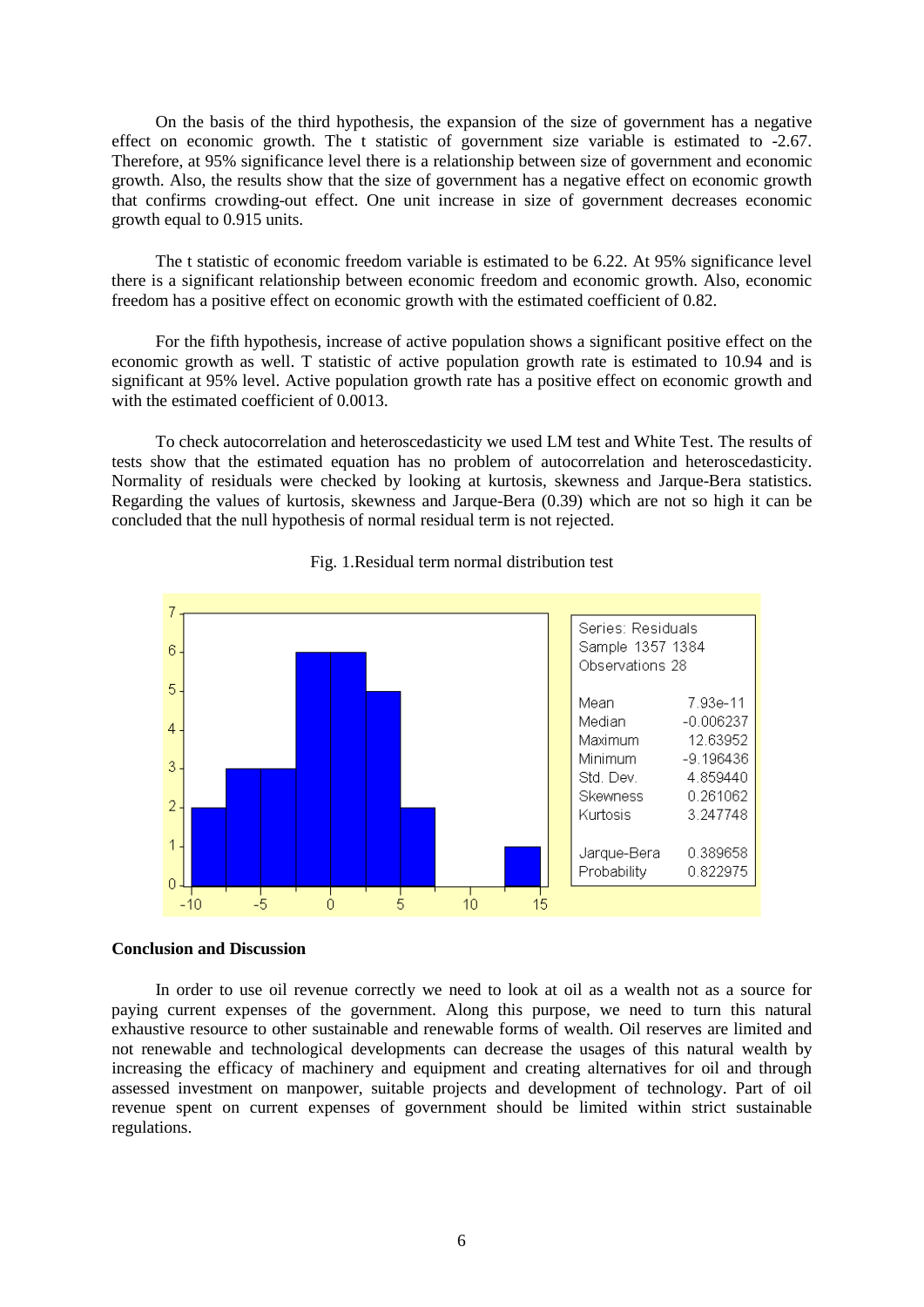Direct distribution of oil revenue among the people of the society, such as the policy followed in Venezuela and to somehow in Iran (as energy subsidies), or indirect distribution of it through subsidized goods and services or free-of-charge grant to supporters of government, such as the policy run in Iran, result in promotion of anomalous consumption and dependency of the people on governmental alms. This exacerbates oil-oriented and rent-seeking problems and destroys work motivation, wealth production, competition and economic efficacy.

Establishment of Oil Reserve Fund in order to save surplus oil revenue and its use when oil prices fall low in global markets plays a significant role in controlling and managing oil-revenue initiated crises due to oil price fluctuations, and creates economic and political stability and helps correct exploitation of oil revenue. Right use of Oil Reserve Fund should be institutionalized in administrative regulations. For example, passing suitable laws to parliament can limit withdrawal of the fund only for investment and development infra-structural projects which are economically justifiable. Use of this fund for financing current expenses of government should be illegal except in exceptional predetermined cases.

Management of an oil-oriented development program calls for a powerful and efficient private sector. In oil-producing countries like Iran, the government plays a significant role in establishment and development of private sector. Regard to the risks of rent-seeking structure of the economy, this was resulted in emergence of a government-dependent private sector which is non-competitive and inefficient. In order to prevent this risk, government needs to restricts and abolish pseudogovernmental agencies and fairly support private sector for a definite time and as the private sector were developed, the governmental supports should be deceased.

Private sector and democracy burgeon in a society that enjoys domestic and international stability. Therefore, solving the problems of oil dependence and oil-oriented development requires political stability in domestic and international arenas.

# **References**

- Arab Mazar Yazdi.A. (2001). The black economy in Iran, size and its causes and effects in past three decades. Iranian journal of planning and budget, No. 62 and 63, pp. 61-102.
- Ashrafzade, H.R. and Mehregan, N. (1999). "Estimating the volume of underground economic activities using the currency demand method", proceedings of the Third National Conference Surveying Goods Smuggling phenomenon and Prevention routes, Research Institute of Economics, Tarbiat Modares University.
- Azarmand, H. (2007). Evaluation of hidden economy in Iran. Economic accounts of Iran, No 3, p. 1.
- Barro, R., 1997, Determinants of Economic Growth: A Cross-Country Empirical Study (Cambridge, Massachusetts: MIT Press).
- Barro, R., and X. Sala-i-Marin, 1995, Economic Growth (New York: McGraw-Hill).
- Bjornland, H. C. (2000).VAR model in macroeconomics research. Statistic Norway Research Department,Vol:14.
- Damania, R., Bulte, E. (2003). Resources for sale: Corruption, democracy and the natural resource curse. The B.E. Journal of Economic Analysis & Policy, 8, 1 (Contributions), Article 5. Available at: http://www.bepress.com/bejeap/vol8/iss1/art5.
- Esfandiari, A.A, Jamalmanesh, A. (2002). Underground economy and its effect on the national economy. Iranian journal of planning and budget. Nineteenth year, No 77.